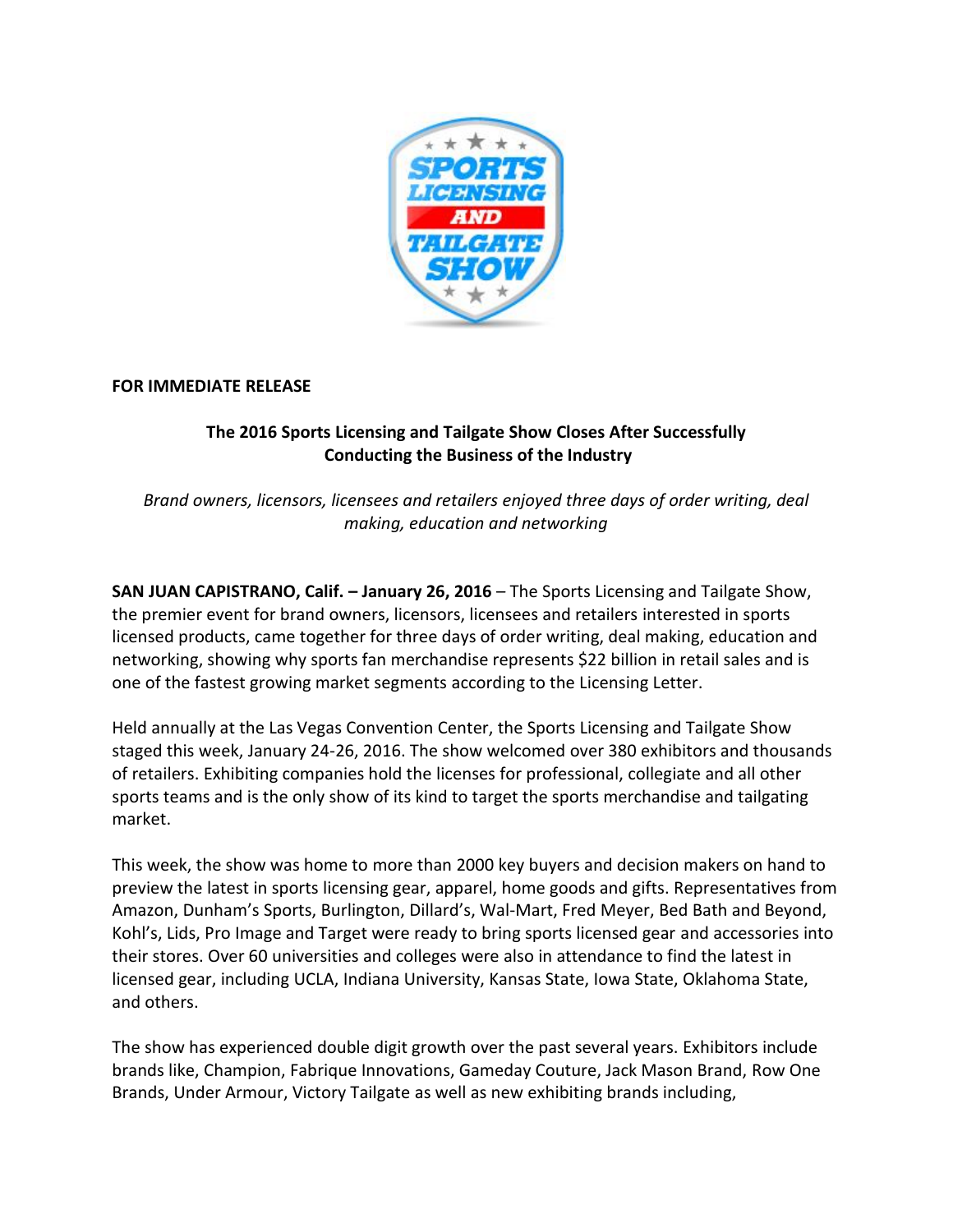CollegeGuitars.com, Freaker USA, Gameday Ironworks LLC, Gameday Leggings, 4PlayersOnly and Rhino Rugby. These brands represent everything from apparel, accessories, home goods, gift items, pet products, footwear, stationery, baby products and much more.

Leagues that exhibited include, NBA Properties, Collegiate Licensing Company, NHL, NFL Players Inc., NASCAR, Fermata Partners, Learfield Licensing Partners, Chelsea Football Club, and others.

"The Sports Licensing and Tailgate Show continues to provide a valuable platform for those who are engaged in the sports licensed products business. This growing market segment is highlighted by this year's record attendance of buyers and the number of exhibiting brands launching creative products," said Liz Crawford, Vice President and Group Show Director for the Licensing Group. "With the football playoffs happening just as the show was launched, there was a fun energy and excitement that accompanied the business being done on the show floor."

The Sports Licensing and Tailgate Show again featured non-licensed products in the Tailgate Zone. Brands and merchandise in this area are meant to enhance sports outings and help retailers identify products that will augment their overall product offering. Retailers were able to find everything from coolers, tailgate games, tents, chairs, cooking equipment and more.

The Independent Retailer Conference (IRC) was back to provide attendees an opportunity to sharpen their skills and learn retail focused tips that will help them strengthen their business when they return home. The IRC is dedicated to the unique lifestyle and responsibilities of small business owners, providing education-rich, action-packed, concise sessions throughout show days.

Networking sessions, including playoff game viewing, the opening night party and Day 2 happy hour, rounded out the 3 days of business, providing retailers and exhibitors the opportunity to build and strengthen relationships.

"The show has been a great way for us to meet retail buyers and show the collection in person," said Molly Seitz, NUYU. "There has been a great reaction to our products from the buyers. AS a result of our exhibiting, we have made connections and relationships that we would not have been able to make otherwise."

"This was my first time attending the Sports Licensing and Tailgate Show. It is a great format with a relaxed setting that provides an excellent opportunity to shop at your own pace. A show like this is a true benefit for specialty retailers looking for ways to differentiate themselves and find innovative new products to bring into their mix," John Franco, commented Taterhill Trading Company.

Chad Bryant, Spirit Jersey stated, "we've been doing the show for three years and we always open new accounts, find new leads, have productive discussions and meetings, and enjoy the networking. This show has a great vibe and we find true value in exhibiting."